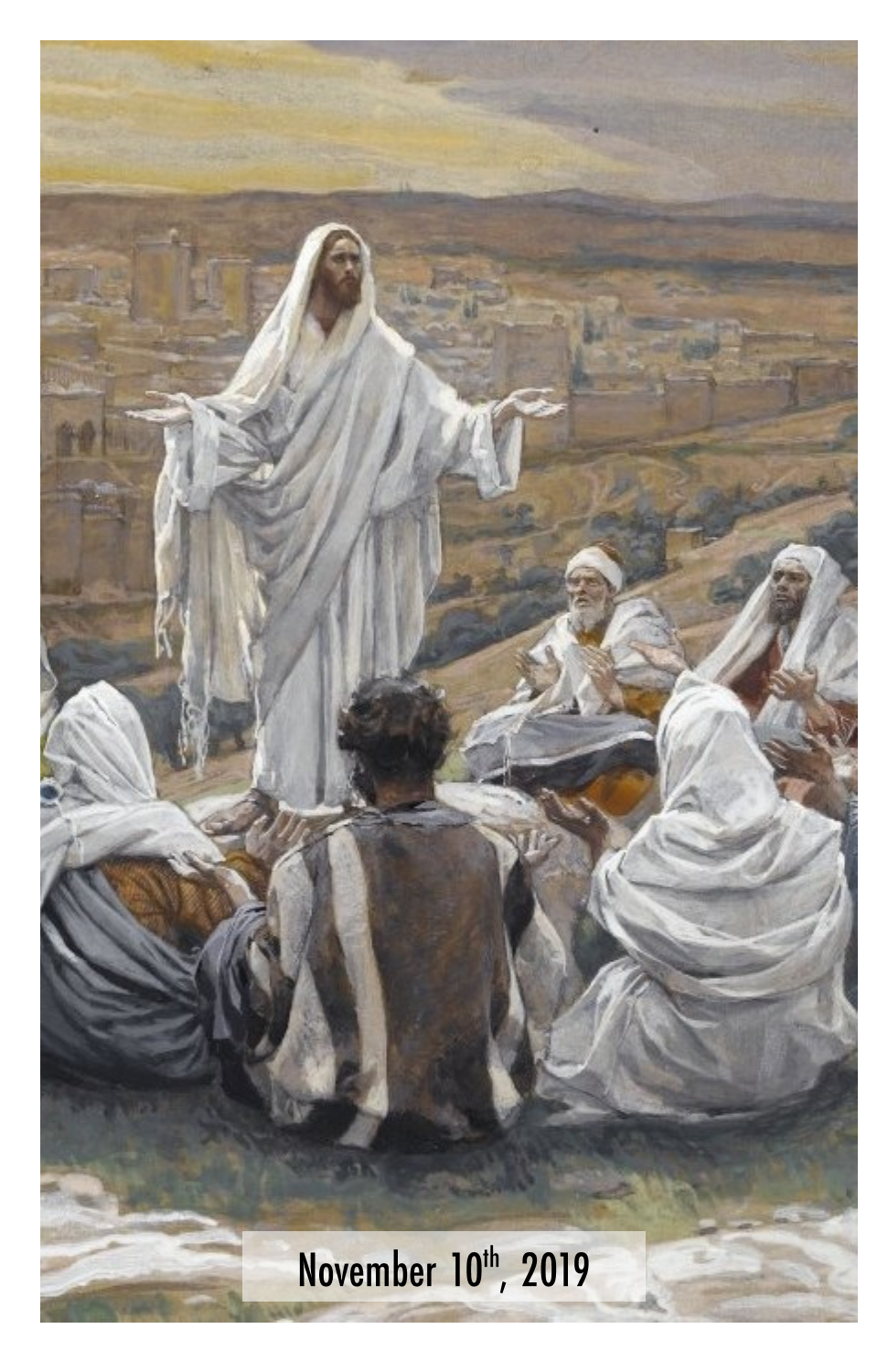# **WELCOME**

Thank you for worshipping with us today. Please sign the guest register in the entry as you leave the church today.

# **TODAY'S SERVICE**

**November 10th, 2019 Liturgy: Setting Two, WS page 12**

> **Speaker:** Pastor Matthew Ude

#### **Pianist:**

#### Vanessa Ude

Liturgy: *Worship Supplement 2000* compiled and edited by John C Reim

*Confession and Absolution* – **Text:** From *Christian Worship: A Lutheran Hymnal.* © 1993 Northwestern Publishing House.

*Verse* – **Tune and Setting:** © 1993 Kermit G. Moldenhauer

Hymns and liturgical settings under copyright are used by permission through Concordia Publishing House License #000014029, OneLicense.net #A-717140. All Rights reserved. Used by permission. Unless otherwise indicated, Scriptures quoted are from the New King James Version® of the Holy Bible, ©1982 by Thomas Nelson, Inc. Used by permission. All rights reserved.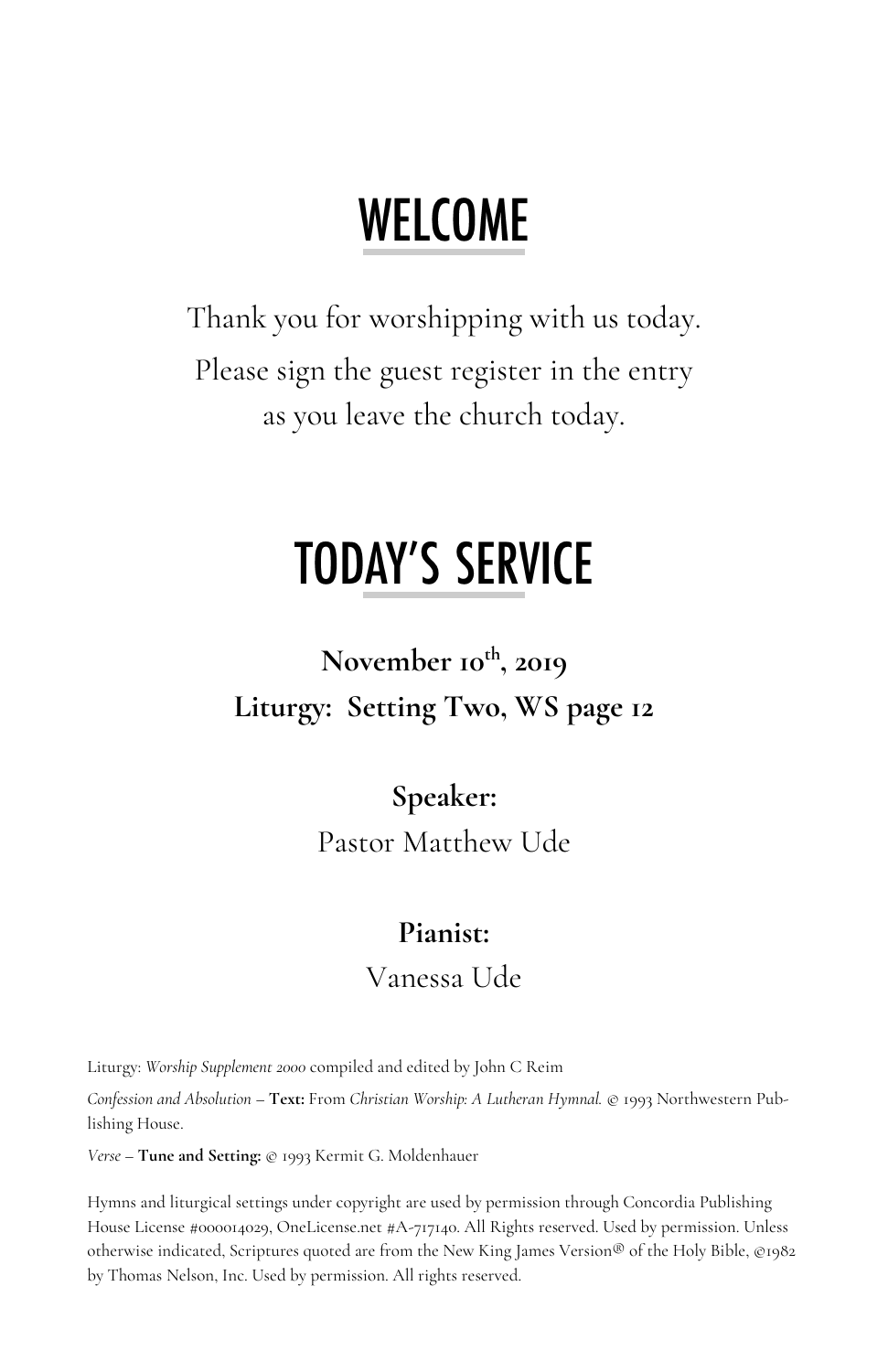## **PRE-SERVICE DEVOTION**

#### *Psalm 6*

O LORD, do not rebuke me in Your anger, Nor chasten me in Your hot displeasure. <sup>2</sup> Have mercy on me, O LORD, for I *am* weak; O LORD, heal me, for my bones are troubled. <sup>3</sup> My soul also is greatly troubled; But You, O LORD-- how long? <sup>4</sup> Return, O LORD, deliver me! Oh, save me for Your mercies' sake! <sup>5</sup> For in death *there is* no remembrance of You; In the grave who will give You thanks? <sup>6</sup> I am weary with my groaning; All night I make my bed swim; I drench my couch with my tears. <sup>7</sup> My eye wastes away because of grief; It grows old because of all my enemies. <sup>8</sup> Depart from me, all you workers of iniquity; For the LORD has heard the voice of my weeping. <sup>9</sup> The LORD has heard my supplication; The LORD will receive my prayer. <sup>10</sup> Let all my enemies be ashamed and greatly troubled; Let them turn back *and* be ashamed suddenly.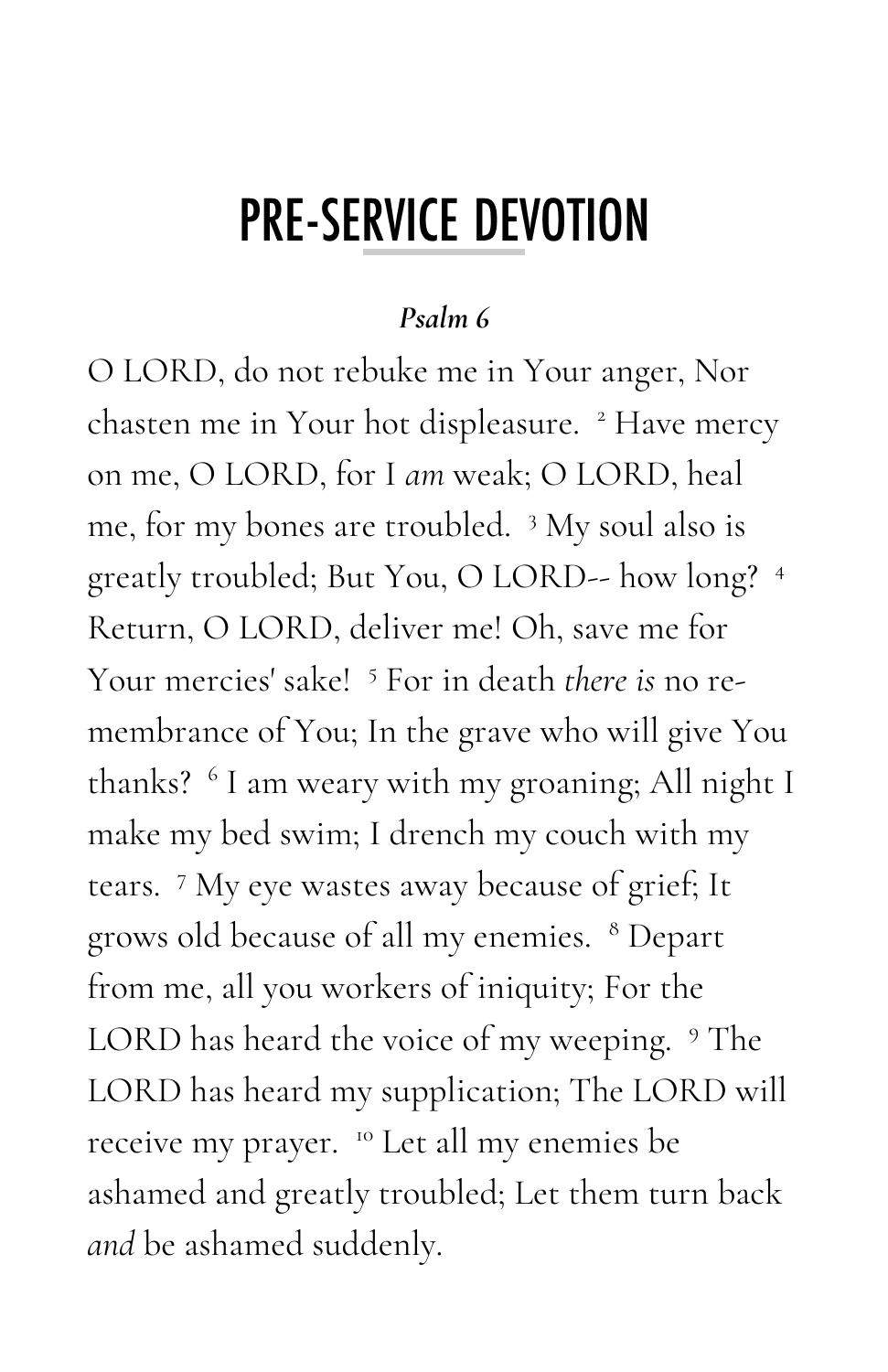# **SERVICE OF THE WORD**

# Hymn 743- Immortal Invisible God Only Wise **INVOCATION**

p In the name of the Father and of the Son and of the Holy Spirit.



# **CONFESSION OF SINS**

p We have come into the presence of God, who created us to love and serve him as his dear children. But we have disobeyed him and deserve only his wrath and punishment. Therefore, let us confess our sins to him and plead for his mercy.

**c**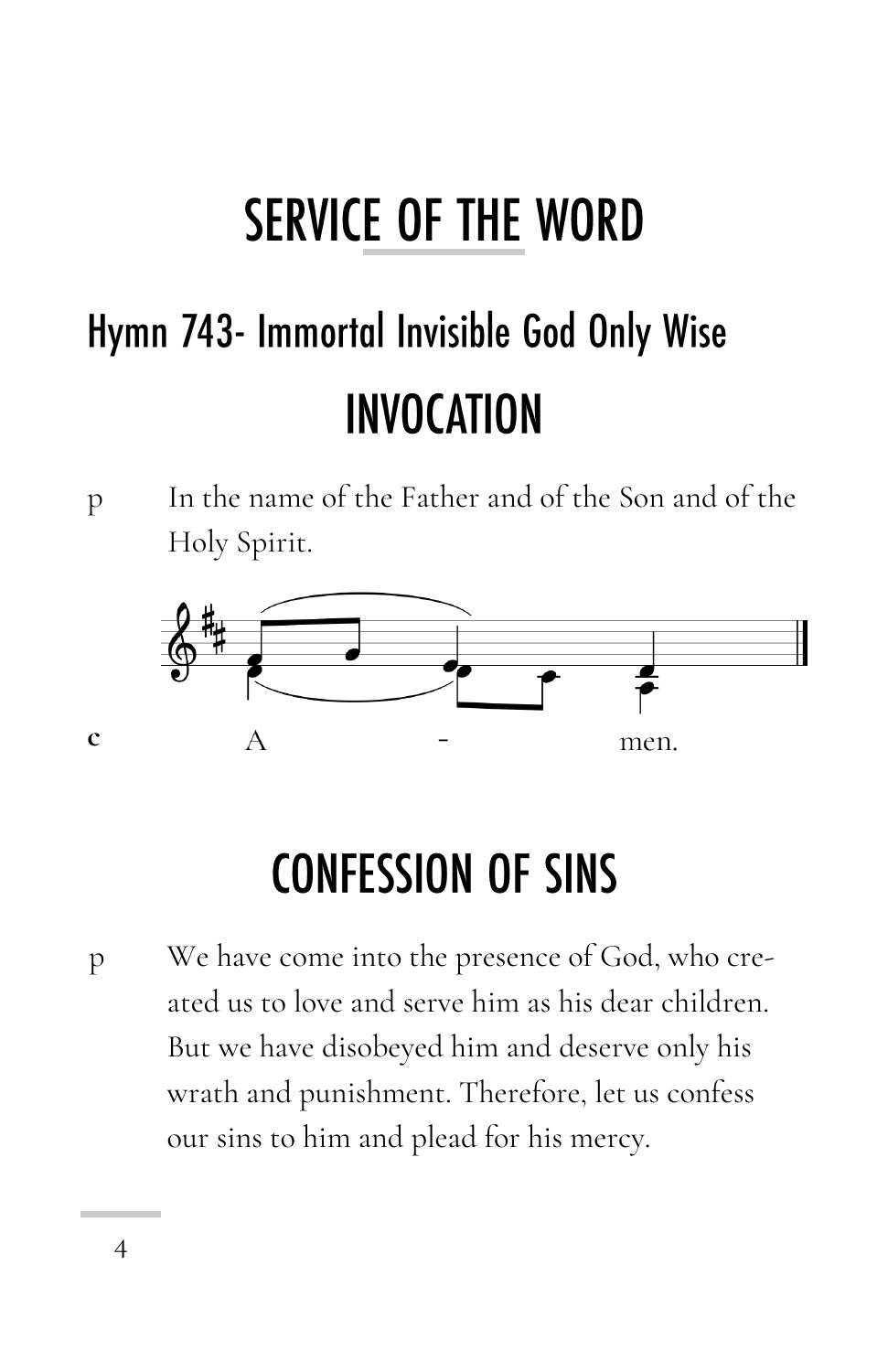- **all Merciful Father in heaven, I am altogether sinful from birth, In countless ways I have sinned against you and do not deserve to be called your child. But trusting in Jesus, my Savior, I pray; Have mercy on me according to your unfailing love. Cleanse me from my sin, and take away my guilt.**
- p God, our heavenly Father, has forgiven all your sins. By the perfect life and innocent death of our Lord Jesus Christ, he has removed your guilt forever. You are his own dear child. May God give you strength to live according to his will.

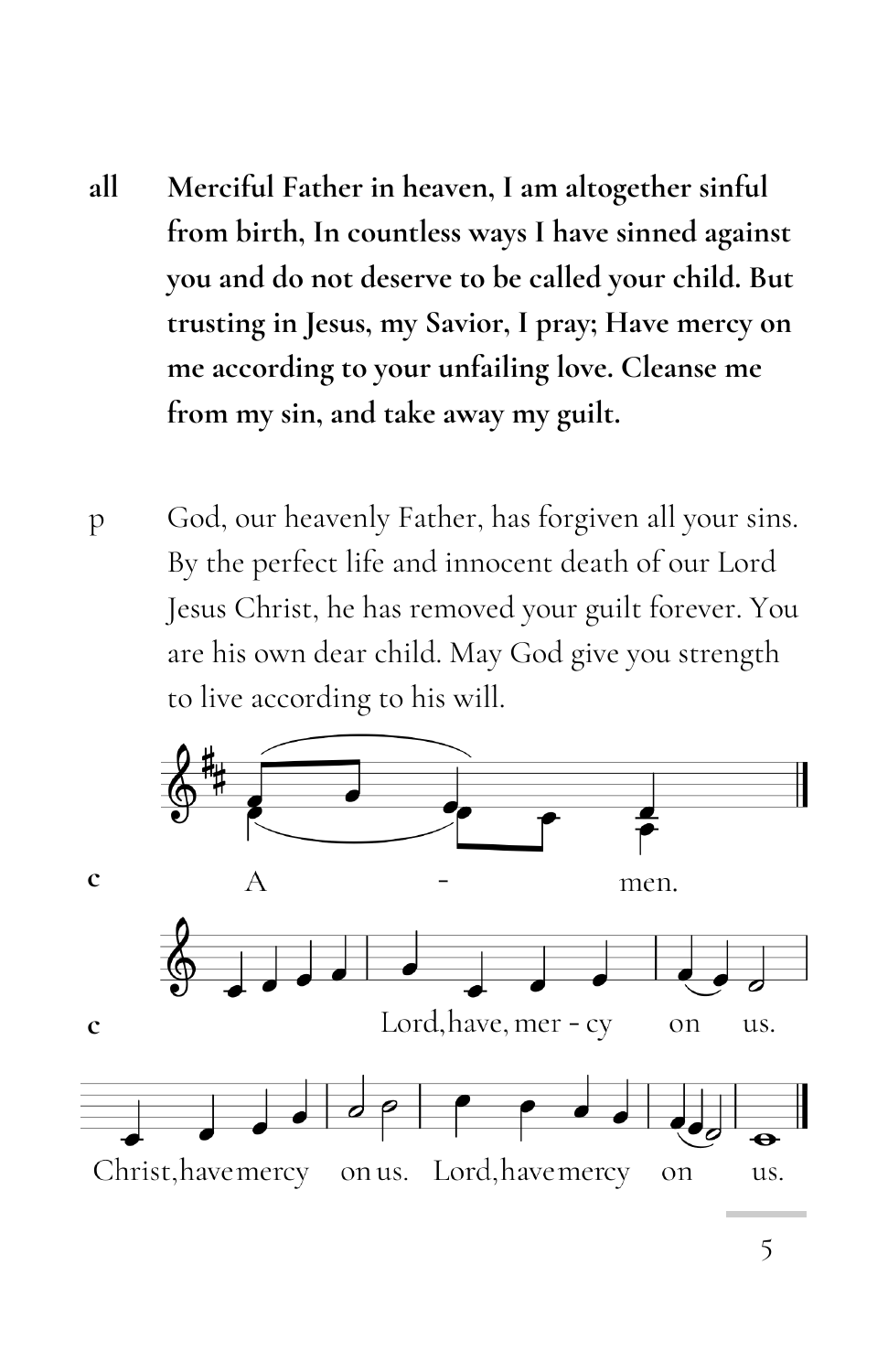$Glo - ry$ God,  $\mathbf c$ to we Lord Je - sus Christ, the  $A - l$ one, O Christ. You give You thanks and praise;  $\mathcal{O}f$  $heav'n - ly$ Fa-ther's on -  $\lg$ Son, You bore for are the God's right on -  $\mathrm{lv}$ Lord, At joy and peaceon earth we sing. We wor-ship us the load of this world's O Lamb of  $\sin$ . hand in maj-es - ty most high: Who, with the You our hearts we raise, Lord God, al-You, to God, Your glo-rious vic-t'ry won, Re - ceive our  $Spir - it$ worshiped and a - dored, With all the  $\overline{\mathbf{e}}$ Fa - ther, heav'n King  $might - y$  $-1v$ prayer, grant Your peace with  $-$  in.  $\mathfrak{u}$ s  $heavy'n - ly$ host glo ri fy. we

6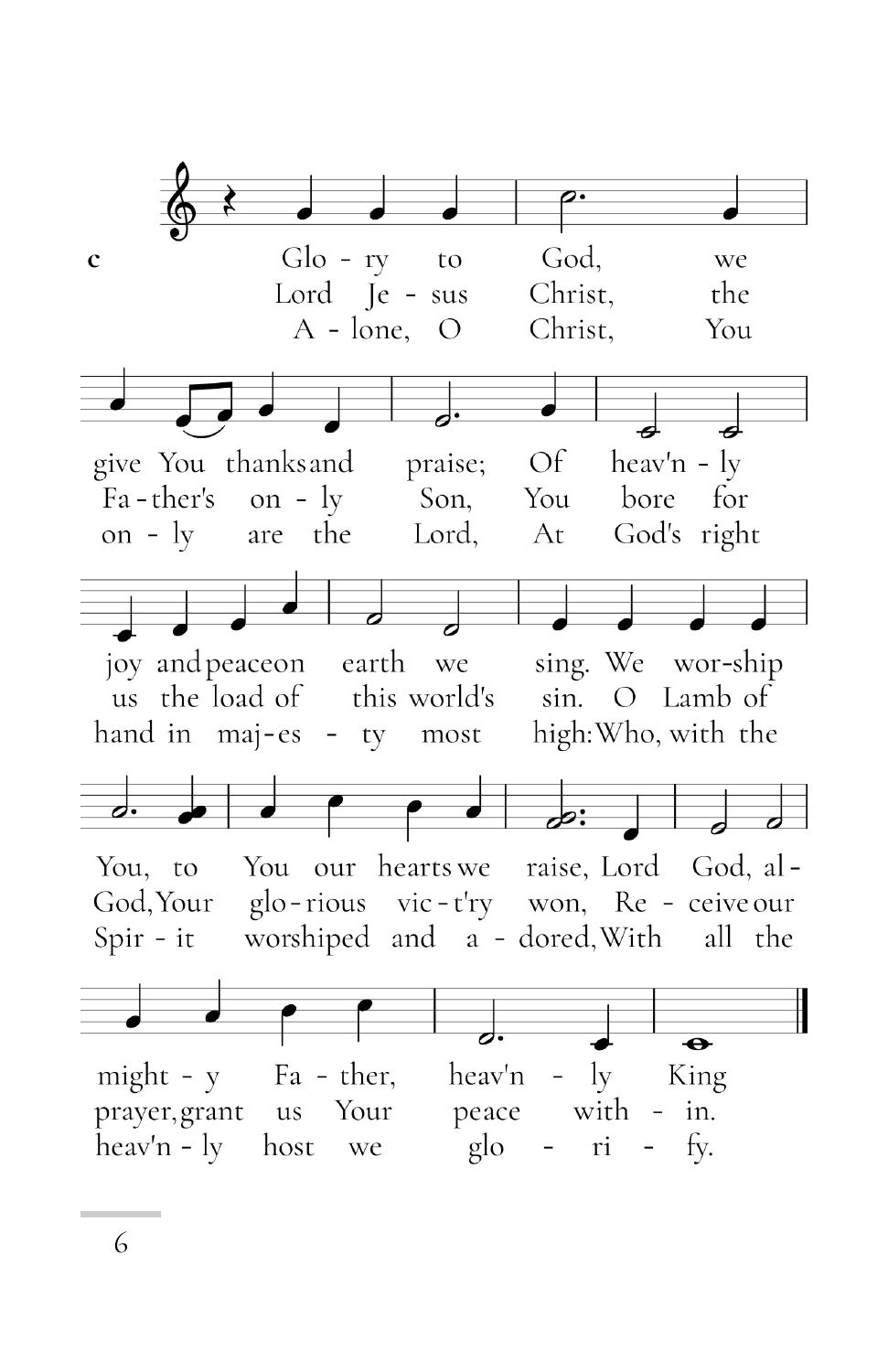p Let us pray . . . Living God, Your almighty power is made known chiefly in showing mercy and pity. Grant us the fullness of Your grace to lay hold of Your promises and live forever in Your presence,through Jesus Christ, Your Son, our Lord who lives and reigns with you and the Holy Spirit, one God now and forever.



**c** 

## **THE WORD**

**Jeremiah 31:1-11** "At the same time," says the LORD, "I will be the God of all the families of Israel, and they shall be My people." <sup>2</sup> Thus says the LORD: "The people who survived the sword Found grace in the wilderness-- Israel, when I went to give him rest." <sup>3</sup> The LORD has appeared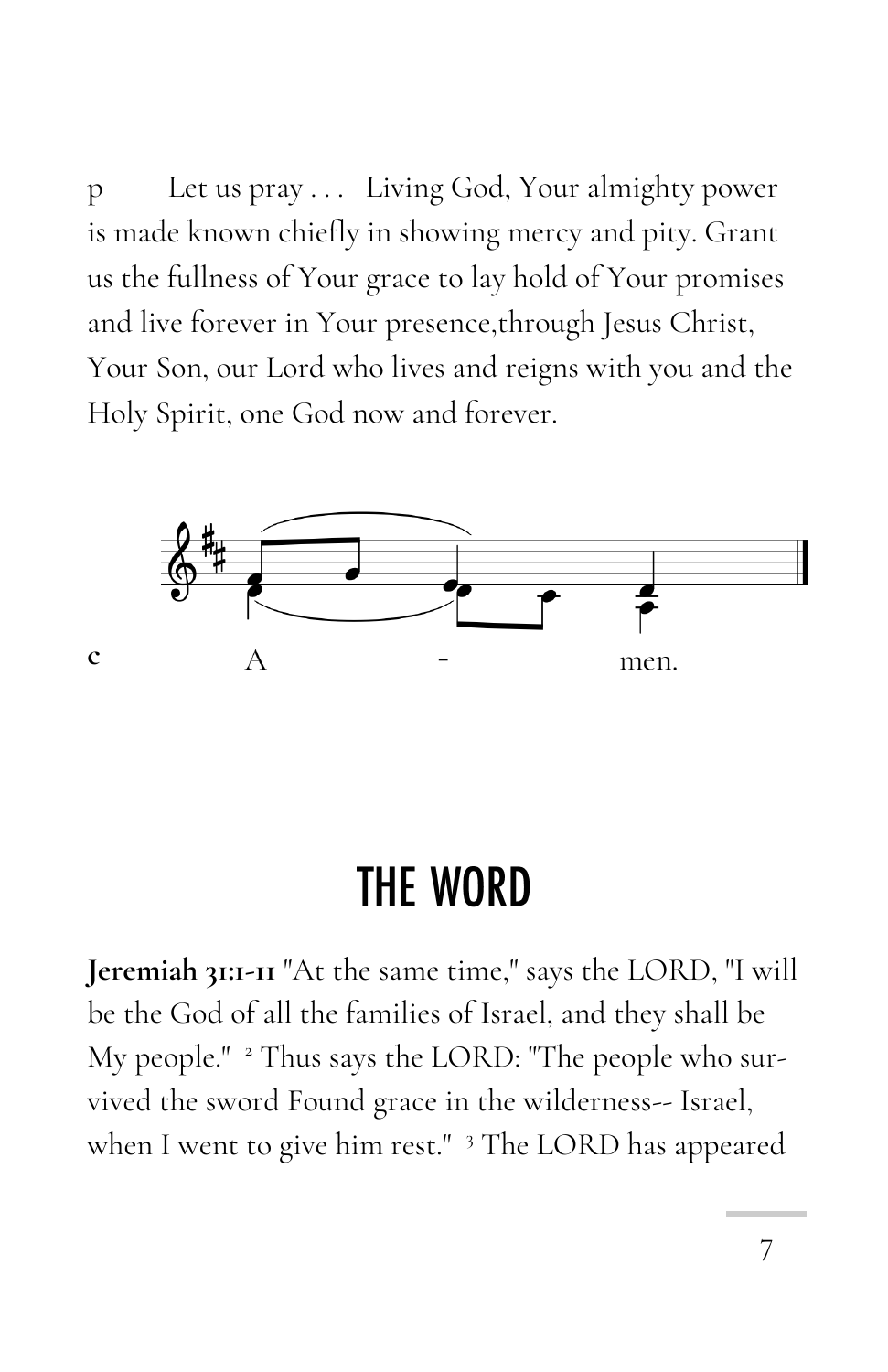of old to me, *saying*: "Yes, I have loved you with an everlasting love; Therefore with lovingkindness I have drawn you. <sup>4</sup> Again I will build you, and you shall be rebuilt, O virgin of Israel! You shall again be adorned with your tambourines, And shall go forth in the dances of those who rejoice. <sup>5</sup> You shall yet plant vines on the mountains of Samaria; The planters shall plant and eat *them* as ordinary food. <sup>6</sup> For there shall be a day *When* the watchmen will cry on Mount Ephraim,`Arise, and let us go up *to*  Zion, To the LORD our God." 7 For thus says the LORD: "Sing with gladness for Jacob, And shout among the chief of the nations; Proclaim, give praise, and say,`O LORD, save Your people, The remnant of Israel!' <sup>8</sup> Behold, I will bring them from the north country, And gather them from the ends of the earth, *Among* them the blind and the lame, The woman with child And the one who labors with child, together; A great throng shall return there. <sup>9</sup> They shall come with weeping, And with supplications I will lead them. I will cause them to walk by the rivers of waters, In a straight way in which they shall not stumble; For I am a Father to Israel, And Ephraim *is* My firstborn. <sup>10</sup> "Hear the word of the LORD, O nations, And declare *it* in the isles afar off, and say,`He who scattered Israel will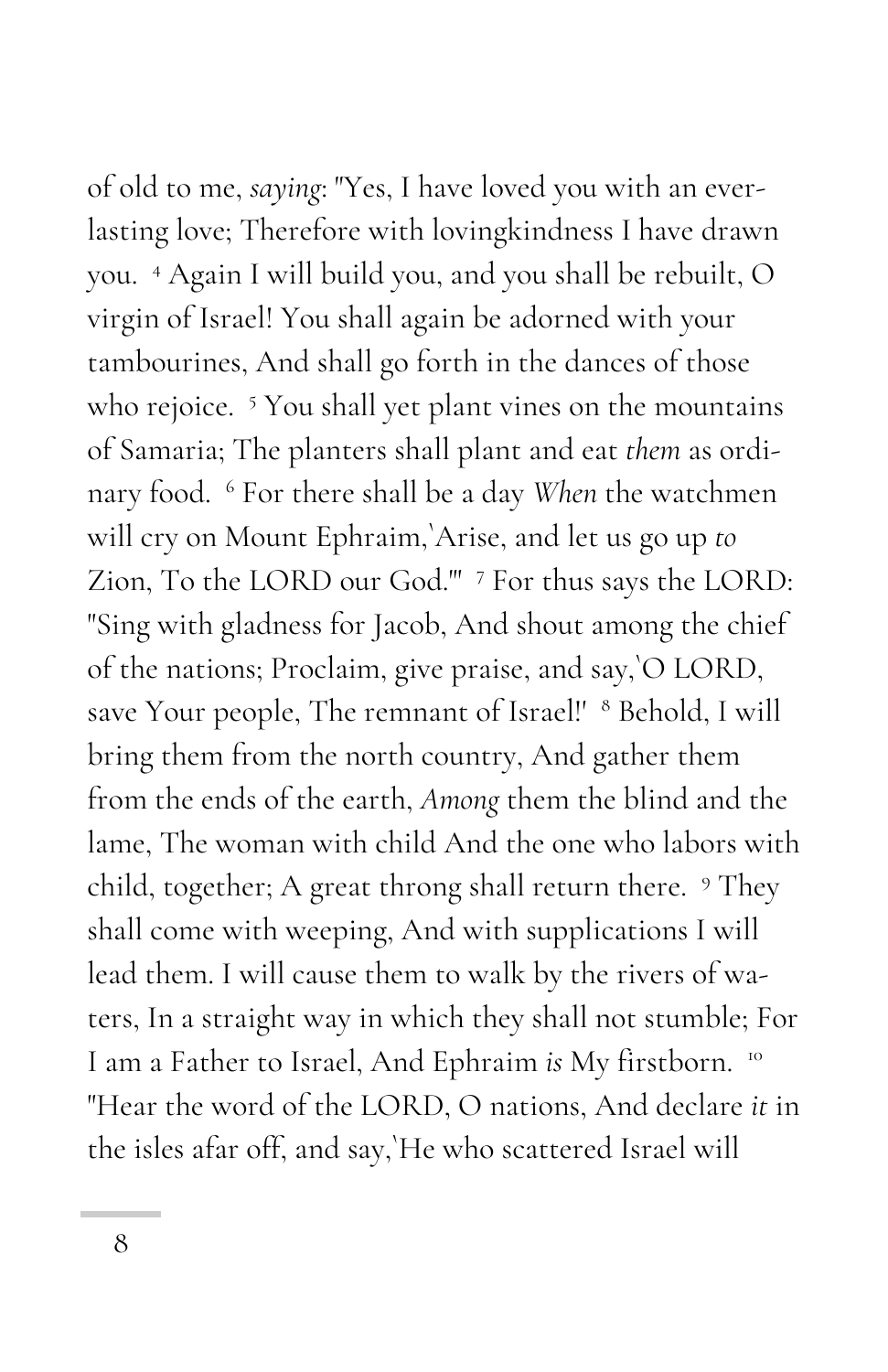gather him, And keep him as a shepherd *does* his flock.' <sup>11</sup> For the LORD has redeemed Jacob, And ransomed him from the hand of one stronger than he.

**2 Peter 3:1-10** Beloved, I now write to you this second epistle (in *both of* which I stir up your pure minds by way of reminder), <sup>2</sup> that you may be mindful of the words which were spoken before by the holy prophets, and of the commandment of us, the apostles of the Lord and Savior, <sup>3</sup> knowing this first: that scoffers will come in the last days, walking according to their own lusts, <sup>4</sup> and saying, "Where is the promise of His coming? For since the fathers fell asleep, all things continue as *they were* from the beginning of creation." <sup>5</sup> For this they willfully forget: that by the word of God the heavens were of old, and the earth standing out of water and in the water, <sup>6</sup> by which the world *that* then existed perished, being flooded with water. <sup>7</sup> But the heavens and the earth *which* are now preserved by the same word, are reserved for fire until the day of judgment and perdition of ungodly men. <sup>8</sup> But, beloved, do not forget this one thing, that with the Lord one day *is* as a thousand years, and a thousand years as one day. <sup>9</sup> The Lord is not slack concerning *His* promise, as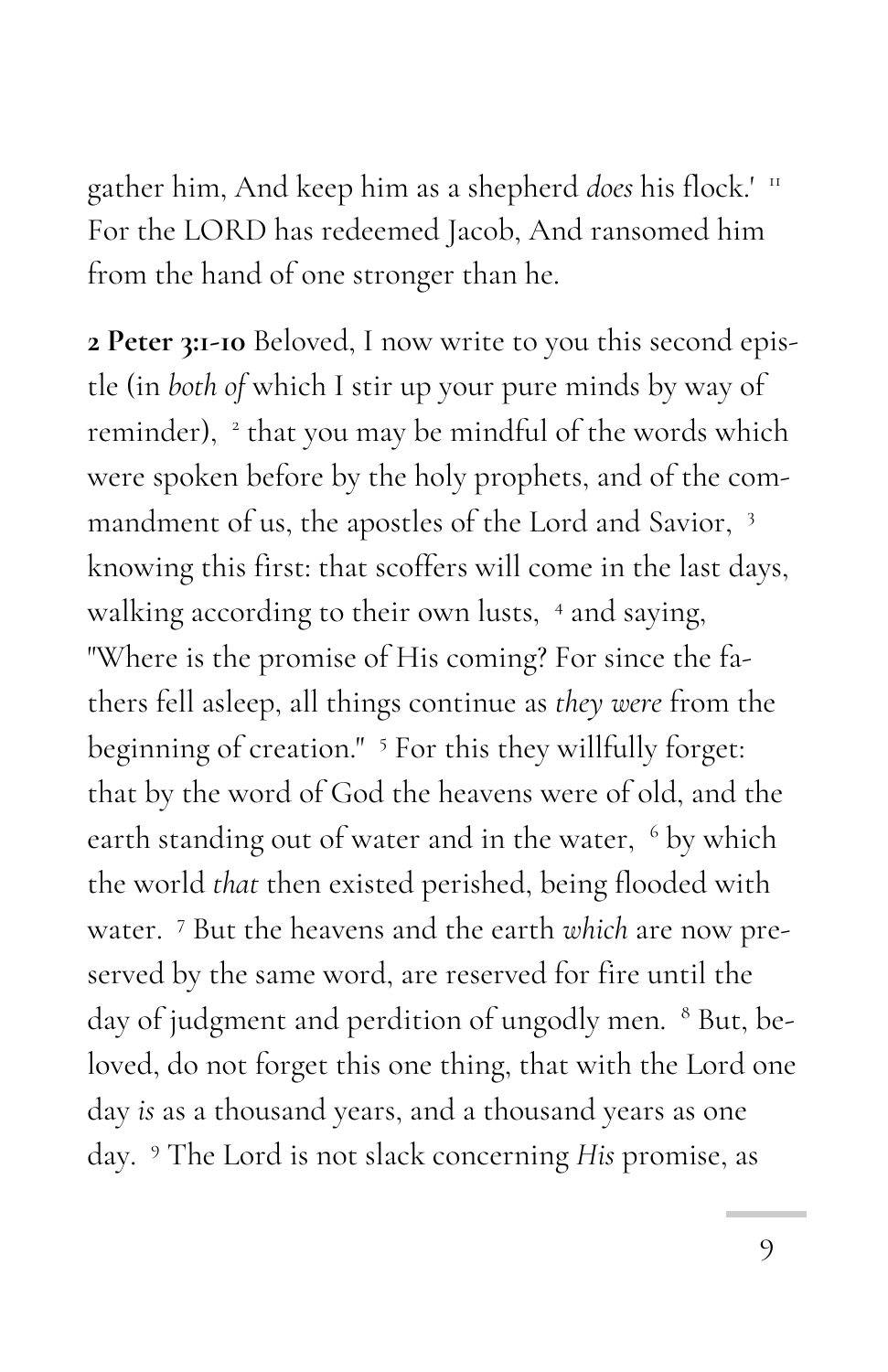some count slackness, but is longsuffering toward us, not willing that any should perish but that all should come to repentance. <sup>10</sup> But the day of the Lord will come as a thief in the night, in which the heavens will pass away with a great noise, and the elements will melt with fervent heat; both the earth and the works that are in it will be burned up.



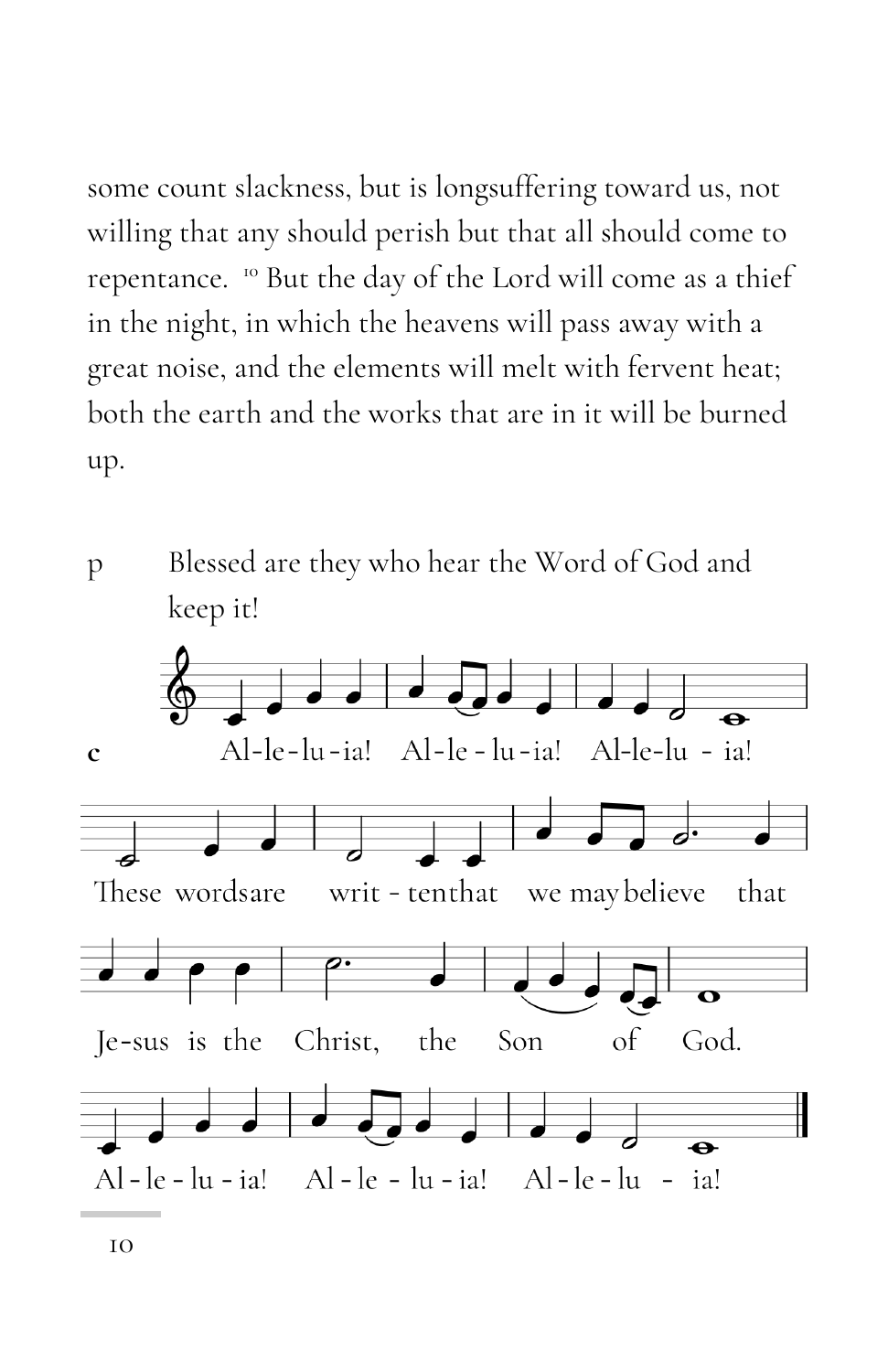# THE APOSTLES' CREED

I believe in God, the Father almighty, Maker of heaven and earth.

I believe in Jesus Christ, His only Son, our Lord; Who was conceived by the Holy Spirit, Born of the virgin Mary; Suffered under Pontius Pilate, Was crucified, died, and was buried. He descended into hell. The third day he rose again from the dead; He ascended into heaven and is seated at the right hand of God the Father amighty. From there He will come to judge the living and the dead.

I believe in the Holy Spirit; the holy Christian Church, the communion of saints; the forgiveness of sins, The resurrection of the body and the life everlasting. Amen.

### Hymn 457- What A Friend We Have In Jesus (MFH 88)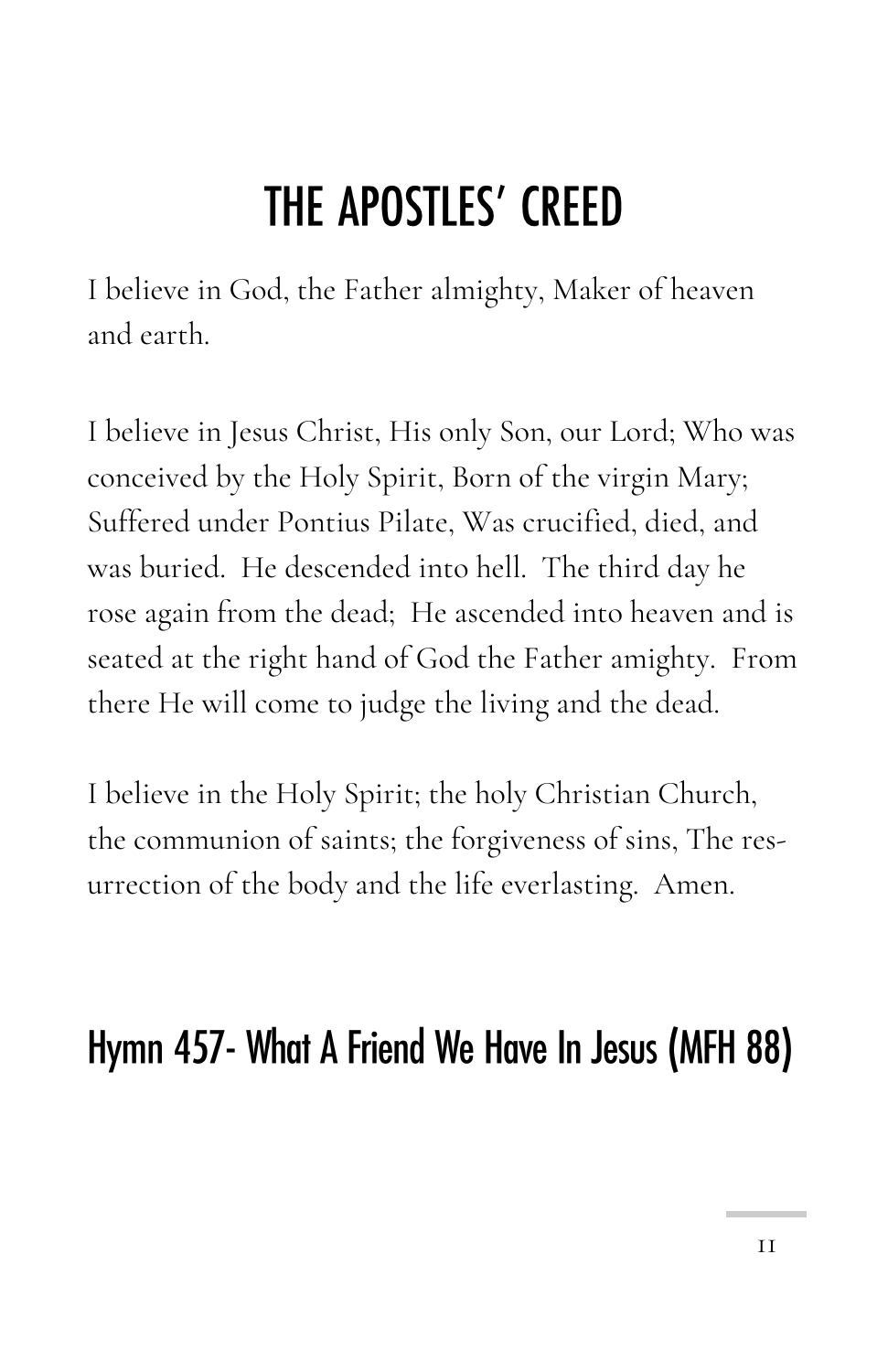## **SERMON**

**Luke 18:1-8** Then He spoke a parable to them, that men always ought to pray and not lose heart, <sup>2</sup> saying: "There was in a certain city a judge who did not fear God nor regard man. <sup>3</sup> "Now there was a widow in that city; and she came to him, saying,`Get justice for me from my adversary.' <sup>4</sup> "And he would not for a while; but afterward he said within himself,`Though I do not fear God nor regard man, <sup>5</sup> `yet because this widow troubles me I will avenge her, lest by her continual coming she weary me." <sup>6</sup> Then the Lord said, "Hear what the unjust judge said. <sup>7</sup> "And shall God not avenge His own elect who cry out day and night to Him, though He bears long with them? <sup>8</sup> "I tell you that He will avenge them speedily. Nevertheless, when the Son of Man comes, will He really find faith on the earth?"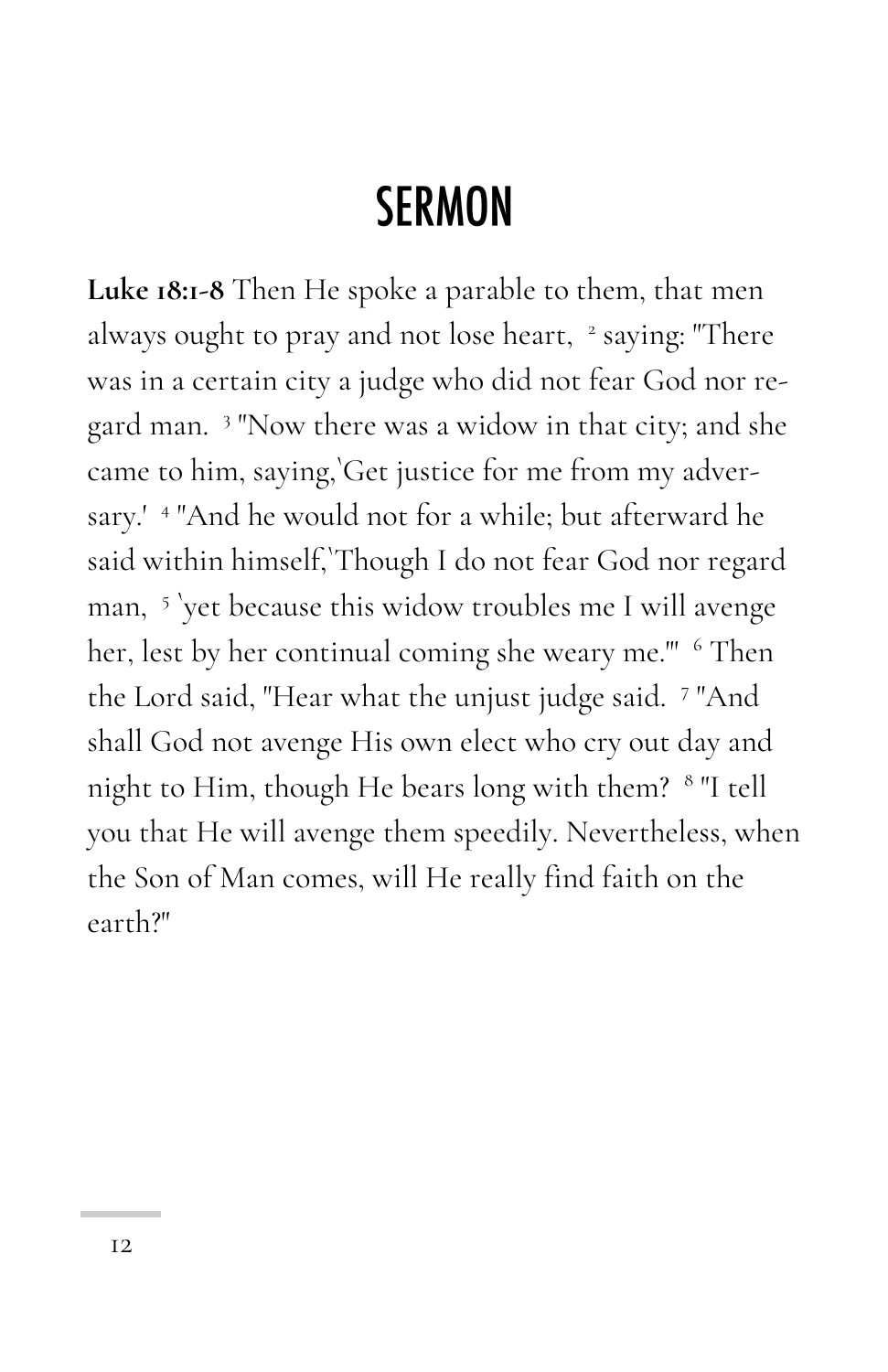# **WHAT IS A FATHER?** A FATHER IS PATIENT

Our Father is patient. He is patient with us and therefore we can be confident when we come before Him in prayer. He is patient with others and therefore does not destroy them. His longsuffering patience should not discourage our prayers but strengthen them.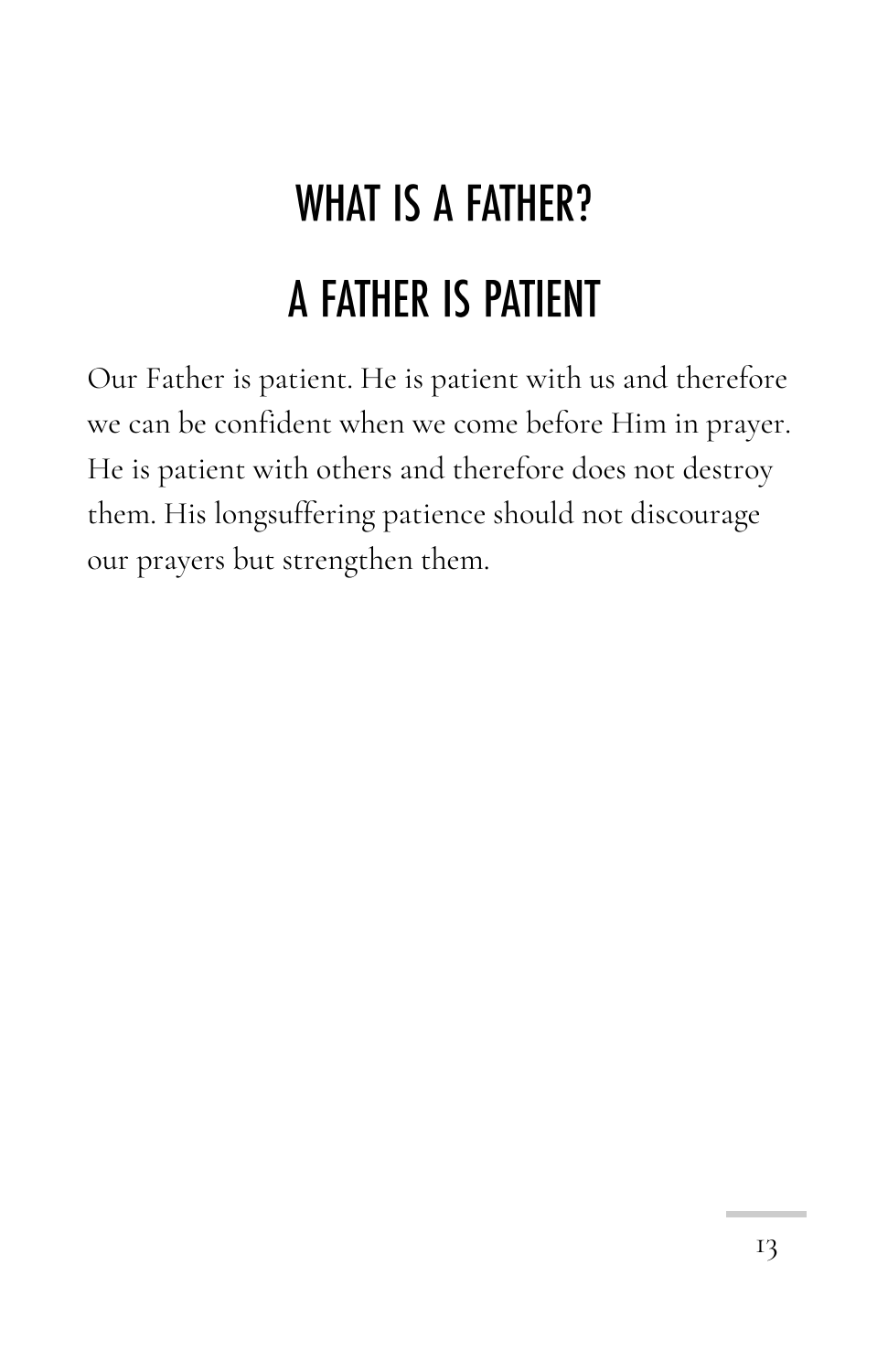

### Hymn 552:1,2,6-8 - Abide With Me (MFH 108)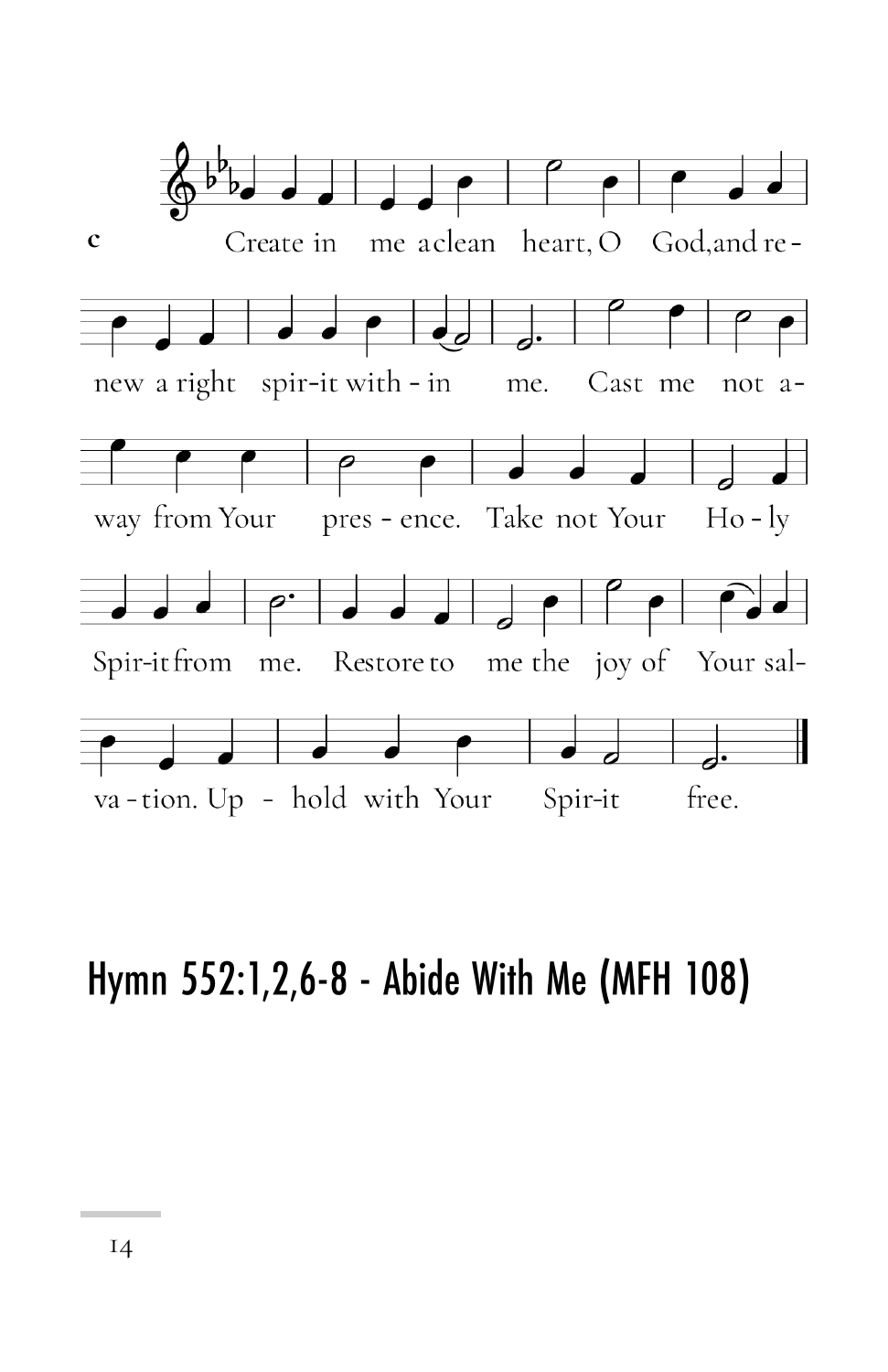### **OFFERING AND OFFERING HYMN: 441 VS. 1-2**

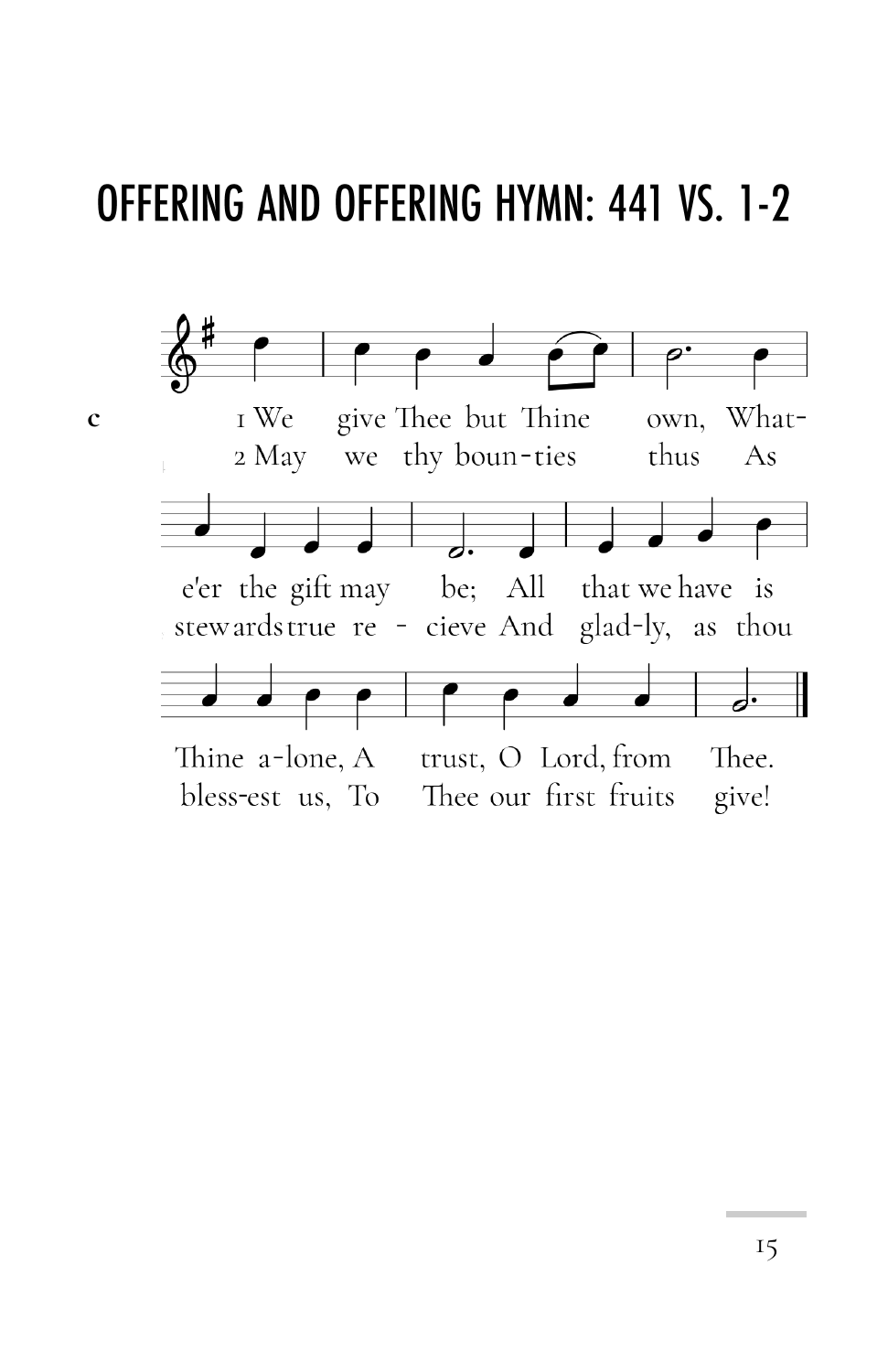## **PRAYERS AND THE LORD'S PRAYER**

**all Our Father, who art in heaven, Hallowed be Thy name, Thy kingdom come, Thy will be done on earth as it is in heaven. Give us this day our daily bread; and forgive us our trespasses, as we forgive those who trespass against us; and lead us not into temptation, but deliver us from evil. For Thine is the kingdom and the power and the glory forever and ever. Amen.**

### **THE BENEDICTION**

p The Lord bless you and keep you. The Lord make His face shine upon you and be gracious to you. The Lord lift up His countenance upon you and give you peace.



### Hymn 47- Savior Again To Thy Dear Name We Raise

**c**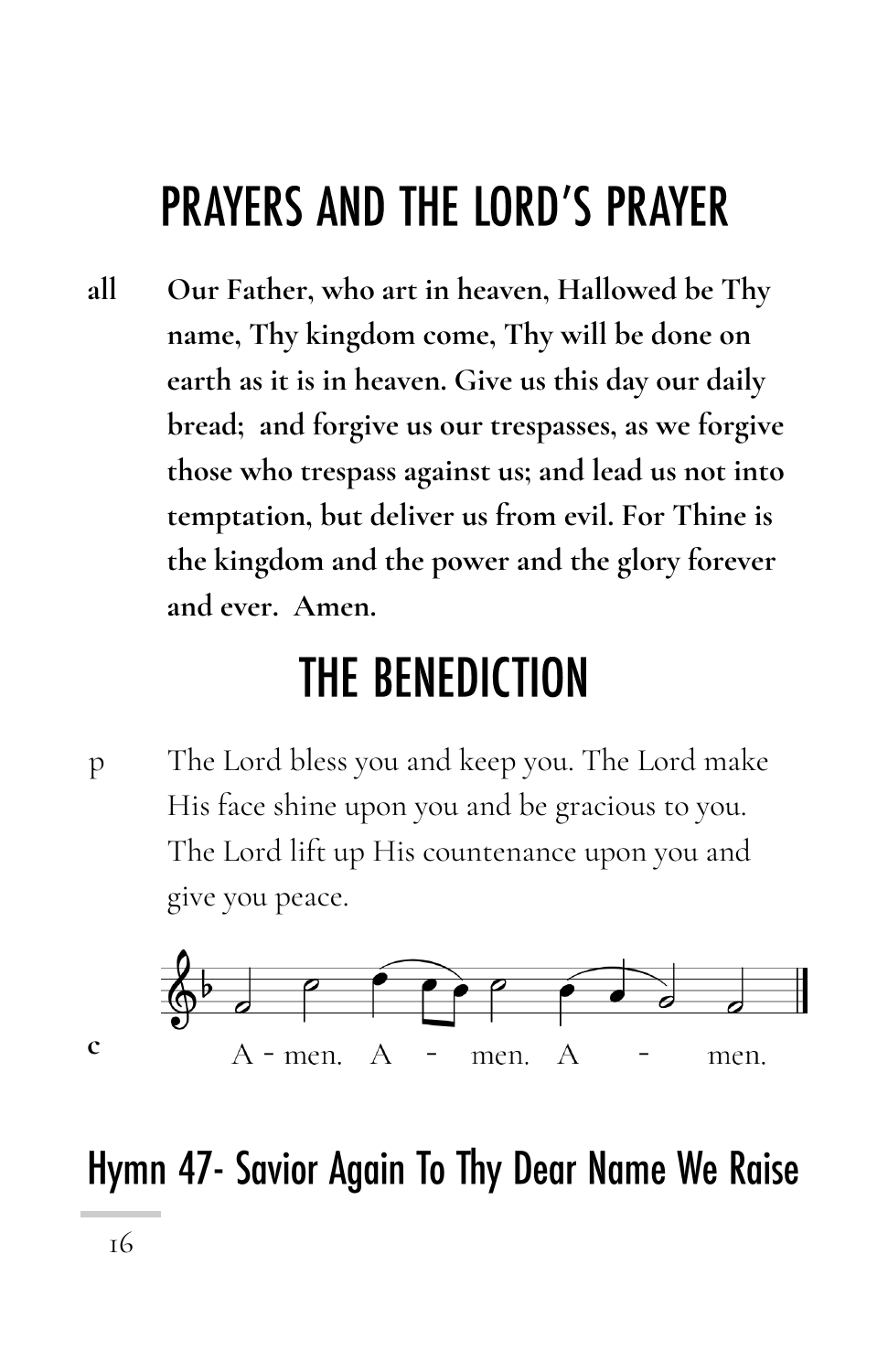### **ANNOUNCEMENTS** THIS WEEK

#### Sunday  $11 / 10$

9am Worship Service 10am Sunday School 10am Choir Practice 10:15 Call Meeting 5 pm Faith Alive

#### Tuesday 11 / 12

7 pm Elders 7:30 pm Church Council

### Wednesday 11 / 13

4 pm Confirmation

#### Sunday  $11 / 17$

9am Worship Service 10am Sunday School 10am Choir Practice 10:15am Bible Class

#### **FRUITS OF FAITH**

Attendance - 100 Bible Class- 7 Sunday School - 14 General:- \$3550.00 Missions- \$255.00

#### UPCOMING:

November 10<sup>th</sup> - Call Meeting November 22nd - Craft Fair November 28<sup>th</sup> - 10am Thanksgiving Service December  $7^{\text{th}}$  - Christmas Decorating December 4, 11, 18 - 7pm Advent Service December 24th - 6pm Christmas Eve Service December 25th - 10am Christmas Day Service December 31st - 7pm New Year's Eve Service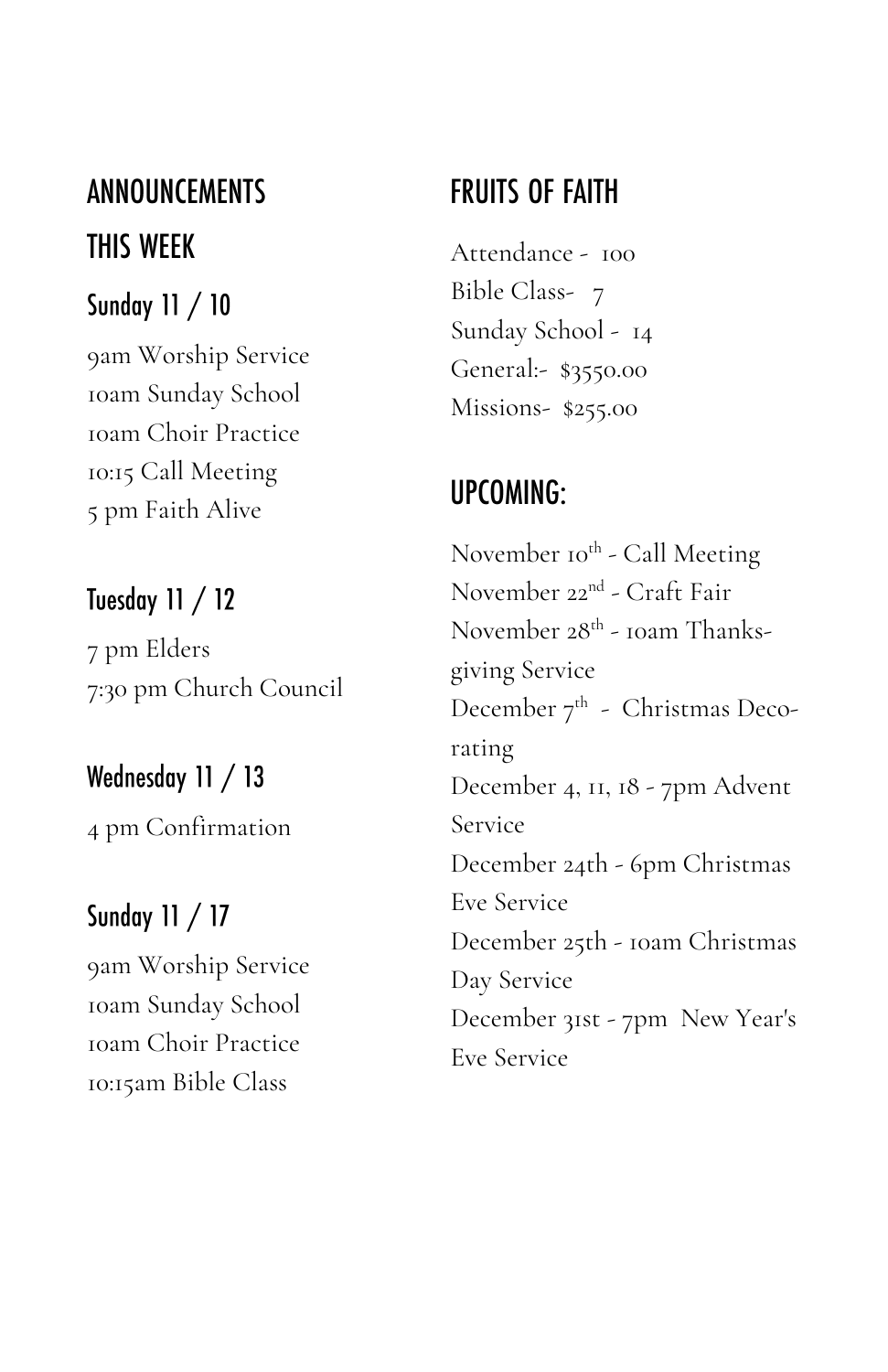#### **ENVELOPE COMMITTEE**

**This Week: Team #5** Steve Meilan, Dean Bremer

**Next Week: Team # 1** Dennis Jones, Jeff Jones

### **NOVEMBER USHERS - SUNDAYS** AND THANKDGIVING

John Bobek, Dan Thiem, Jeremy Golz, Frank Quade

#### **HOMESPUN HOLIDAYS BOOTH**

Faith is again sponsoring our annual booth at Homespun Holidays. We would like to encourage as many musicians as possible to sign up to play live music. If you aren't a musician you can still sign up and we will have CDs available to play. The sign up sheet is on the table in the hallway.

#### **FAITH GENERAL FUND**

Faith's general checking account is low. Over the last two months it became necessary to borrow a total of \$6,000 from the bank. Please keep this issue in your prayers.

#### **SCHOOL CLEANING**

More help is needed cleaning the school. We are looking for someone to clean once or twice a month. It takes about 5 -6 hours and the pay is \$12 an hour. Contact Pastor Ude or Marsha Brown if interested.

Marsha Brown will NOT be available to clean the week-end of Nov 15. Please let her know if you are able to help. Call her home , 920-398-3279 or cell 920- 570-1076.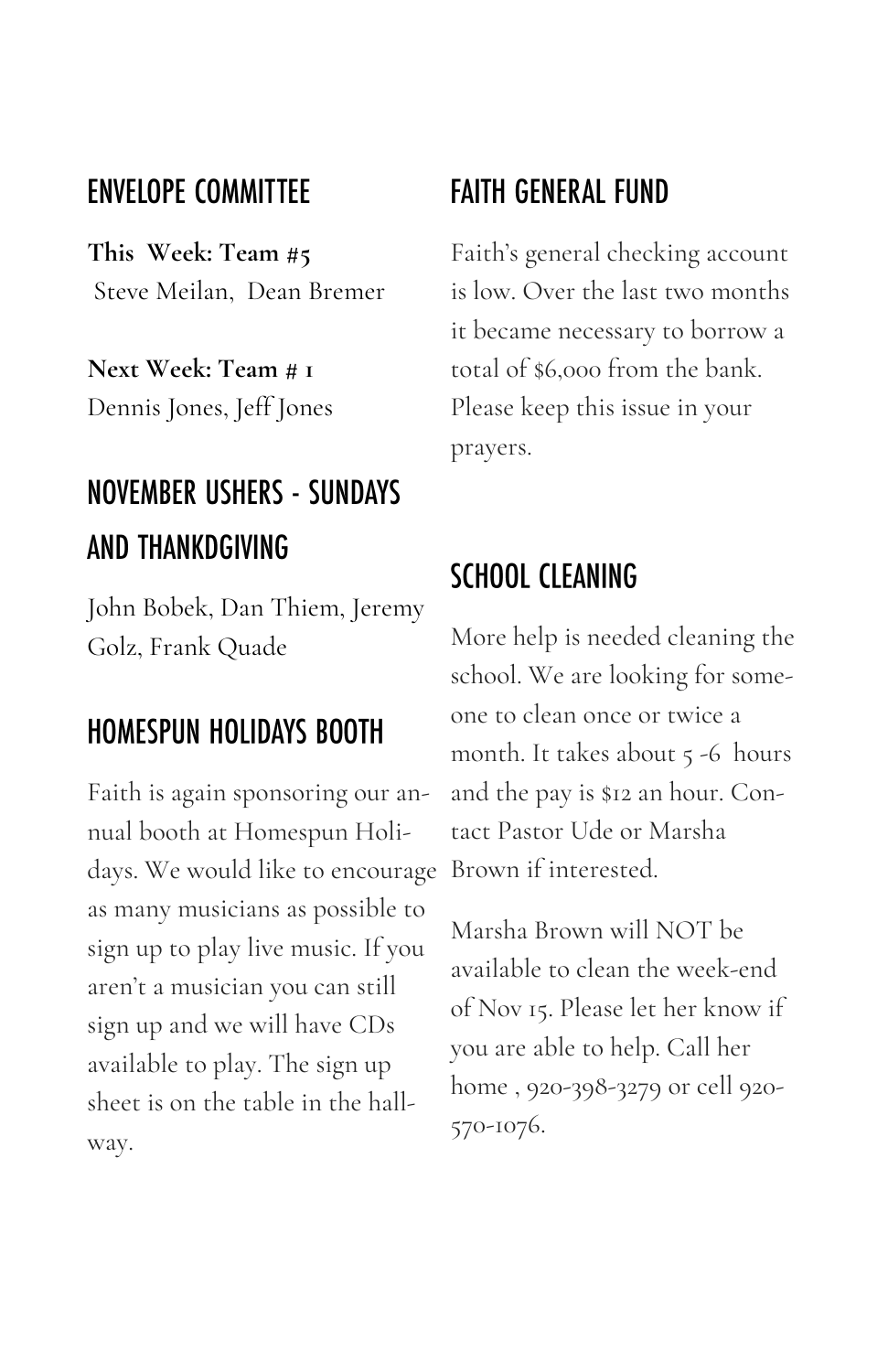#### **FOOD DRIVE**

Boxes for the Markesan food pantry are in the hallway. November 17th is the deadline for donations.

#### **CALL NEWS**

Mr. Allen Durham has returned the call extended to him by Redeemer and Zion of Bowdle and Ipswich, SD.

Mr. Stephen Sydow has been called by Berea, Sioux Falls, SD.

### **2020 CLC MHT TO NEPAL**

The CLC Mission Helper Program is now accepting applications for the 2020 Trip to Nepal in July. This trip will be limited to eight volunteers so please apply early. An online application and more information can be found

at: [MHT.LutheranMissions.org](http://mht.lutheranmissions.org/)

### **NOMINTIONS FOR ILC PRESIDENT:**

The Board of Regents invites nominations for the office of President of Immanuel Lutheran College. Nominations are to be received by email or letter no later than midnight December 15, 2019 (letters postmarked December 1, 2019) to: Mr. James Burkhardt; 217 Windy Lane; Rockwall, TX 75087; email: [jeb6217@yahoo.com.](mailto:jeb6217@yahoo.com)

### **IMMANUEL LUTHERAN COLLEGE VISITORS DAY**

Immanuel Lutheran College Visitors Day is November 15th, beginning at 10:05 a.m. in the ILC gymnasium for chapel. The ILC fall musical will be performed both Friday and Saturday evenings at 7:30 p.m. Please speak with your pastor about questions and attendance.